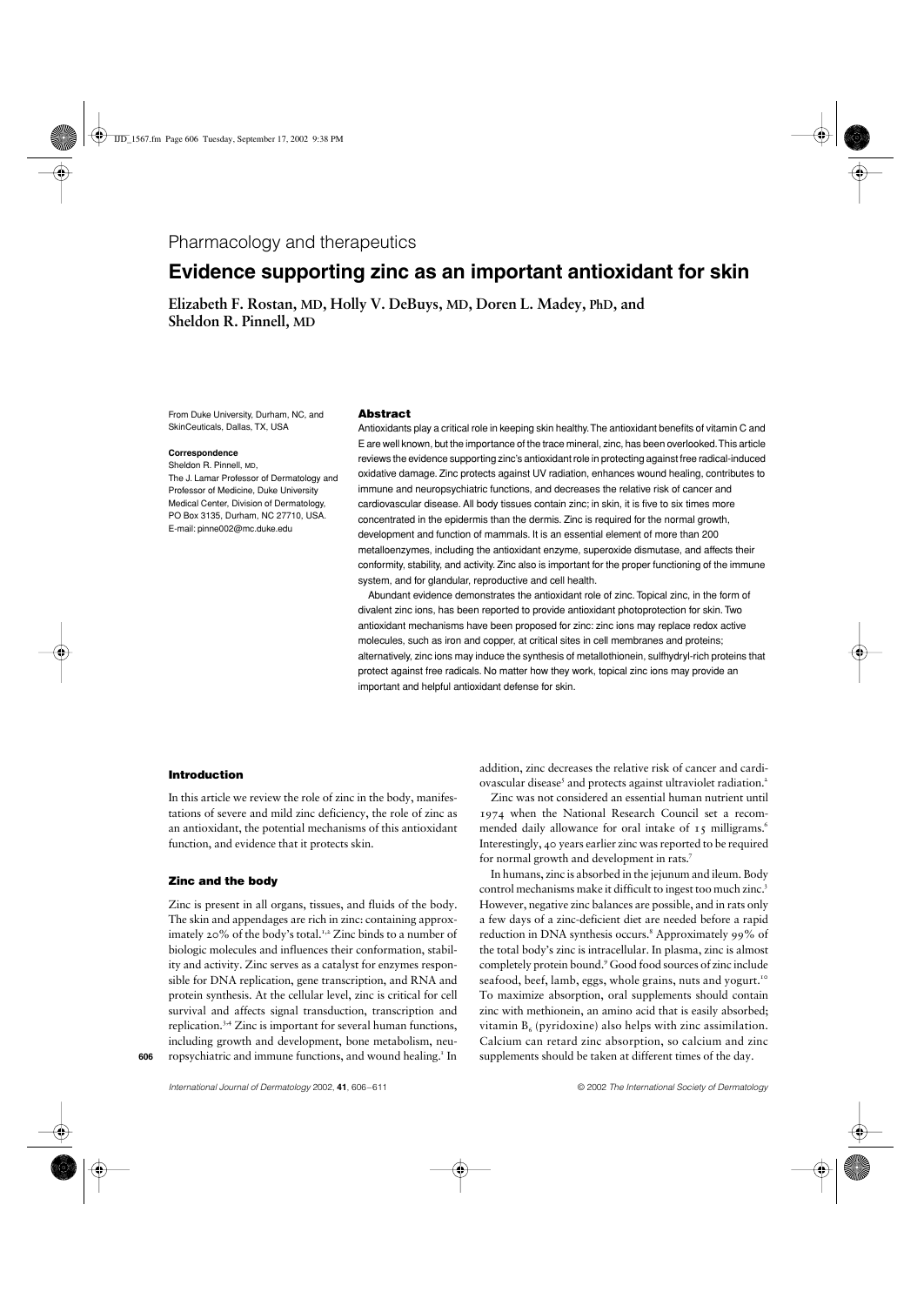# **Severe zinc deficiency: acrodermatitis enteropathica**

Acrodermatitis enteropathica is a rare inherited disorder caused by an inability to absorb sufficient zinc from diet. Before its discovery in 1973 by Moynahan and Barnes, acrodermatitis enteropathica was typically fatal in infancy or early childhood; subsequently, dietary supplementation with zinc salts were used to alleviate symptoms with dramatic and rapid improvement. Acrodermatitis enteropathica is the model of severe zinc deficiency and has helped in the recognition of severe zinc deficiency in other clinical situations.<sup>11,12</sup>

The clinical manifestations of zinc deficiency affect multiple organ systems. Symptoms are nonspecific, and often go unrecognized. The presence of the classic tetrad of neuropsychiatric abnormalities, circumorificial and acral dermatitis, alopecia and diarrhea should alert the clinician to zinc deficiency.<sup>13</sup>

One of the earliest features of severe zinc deficiency is anorexia. Smell and taste dysfunction, mood changes, and cognitive impairment are subsequent neuropsychiatric manifestations of acute zinc loss.9,14 Indeed some adults with acrodermatitis enteropathica have been misdiagnosed with psychiatric illnesses described as "schizoid" and "depressive".<sup>15,16</sup> Likewise, zinc-deficient infants are irritable and difficult to console.

Growth impairment or failure to thrive is a common feature of children with acrodermatitis enteropathica.<sup>13</sup> Impaired growth is also a notable feature in other causes of zinc deficiency, and acceleration in growth rate is observed after zinc replacement therapy. $12,16-18$ 

The dermatologic features of zinc deficiency are characteristic and allow early diagnosis of the condition. The earliest cutaneous change is erythema and scaling in the nasolabial and retro-auricular folds. Later, the neck, inguinal, axillary and perineal skin become involved. At the same time, angular cheilitis, stomatitis and glossitis may be present. Areas including the knees, elbows, heels and occipital scalp, which are prone to friction and trauma, are frequently involved.<sup>13</sup> Characteristically, the rash is symmetric and consists of orangebrown, erosive and crusted, well-demarcated patches or plaques. With time, these plaques may be hyperkeratotic and resemble psoriasis.<sup>13,19</sup> Vesicular or bullous lesions may occur on the fingertips and palms. Nail changes may be observed with brown discoloration and paronychia commonly reported.19 Beau's lines, transverse depressions across the nail plates, have been reported in acrodermatitis enteropathica and may occur with white transverse bands.<sup>19</sup>

Ocular abnormalities also have been reported in severe zinc deficiency and include conjunctivitis, xerosis and keratomalacia, blepharitis and corneal edema leading to clouding and opacities.<sup>13</sup> Gastrointestinal symptoms of bulky, frothy, watery stools are seen less often today because of earlier

diagnosis of zinc deficiency.<sup>13</sup> Relief of bowel symptoms ensues with zinc supplementation.<sup>11,13</sup>

Immunologic deficits have been documented in zinc deficiencies. In both animals and humans, zinc deficiency has been associated with a decreased number of T lymphocytes, decreased T-cell mitogen response, and diminished T helper and NK-cell cytotoxic function. In both animals and humans with zinc deficiency, depression of delayed-type hypersensitivity has been observed, and improvement noted with zinc supplementation.<sup>20,21</sup>

## **Mild zinc deficiency**

The existence and definition of "mild" zinc deficiency is controversial.21 Isolated zinc deficiency has been documented during periods of rapid growth such as infancy, childhood, and adolescence.<sup>13,21</sup> During pregnancy, there is a significant gradual decrease in plasma zinc that is not explained by the physiologic alterations of the pregnant state.<sup>22,23</sup> Several studies have demonstrated associations between low plasma zinc and complications of pregnancy or abnormal fetal development.<sup>21</sup> However, these studies lack consistency, often involve populations at high risk for zinc deficiency and obstetric complications (e.g. low income, adolescent populations), and are not double blind.

Elderly patients typically have low body stores of zinc. In a randomized controlled trial, the impact of supplemental zinc on immunity in an elderly population was evaluated.<sup>24</sup> Elderly patients who received daily zinc supplementation (20 mg/day) demonstrated improved humoral responses after vaccination.<sup>24</sup>

Mild zinc deficiency has also been reported in various disease states, including those that involve<sup>1</sup> absorption abnormalities, such as cystic fibrosis and inflammatory bowel disease;<sup>2</sup> conditions of excessive zinc loss via urine and hemolysis, such as alcoholism, insulin-dependent diabetes and sickle cell anemia;<sup>3</sup> increased zinc requirements, such as growth hormone replacement therapy. $21,25$ 

Unlike severe zinc deficiency, epithelial tissues are not affected prominently in states of mild deficiency. It is important to note, however, that the epidermis contains five to six times more zinc than the dermal layer.<sup>7</sup> Nonetheless, xerotic or roughened skin and impaired wound healing have been reported in association with mild zinc deficiency, implicating changes in skin.<sup>21</sup>

## **Antioxidant role of zinc: systemic effects**

Multiple studies in humans suggest that zinc may have a protective effect against free radical generation and oxidative stress. Zinc levels influence many conditions mediated by oxidative damage, including cutaneous and rheumatologic inflammatory diseases, alcoholism and liver cirrhosis, and cardiovascular diseases.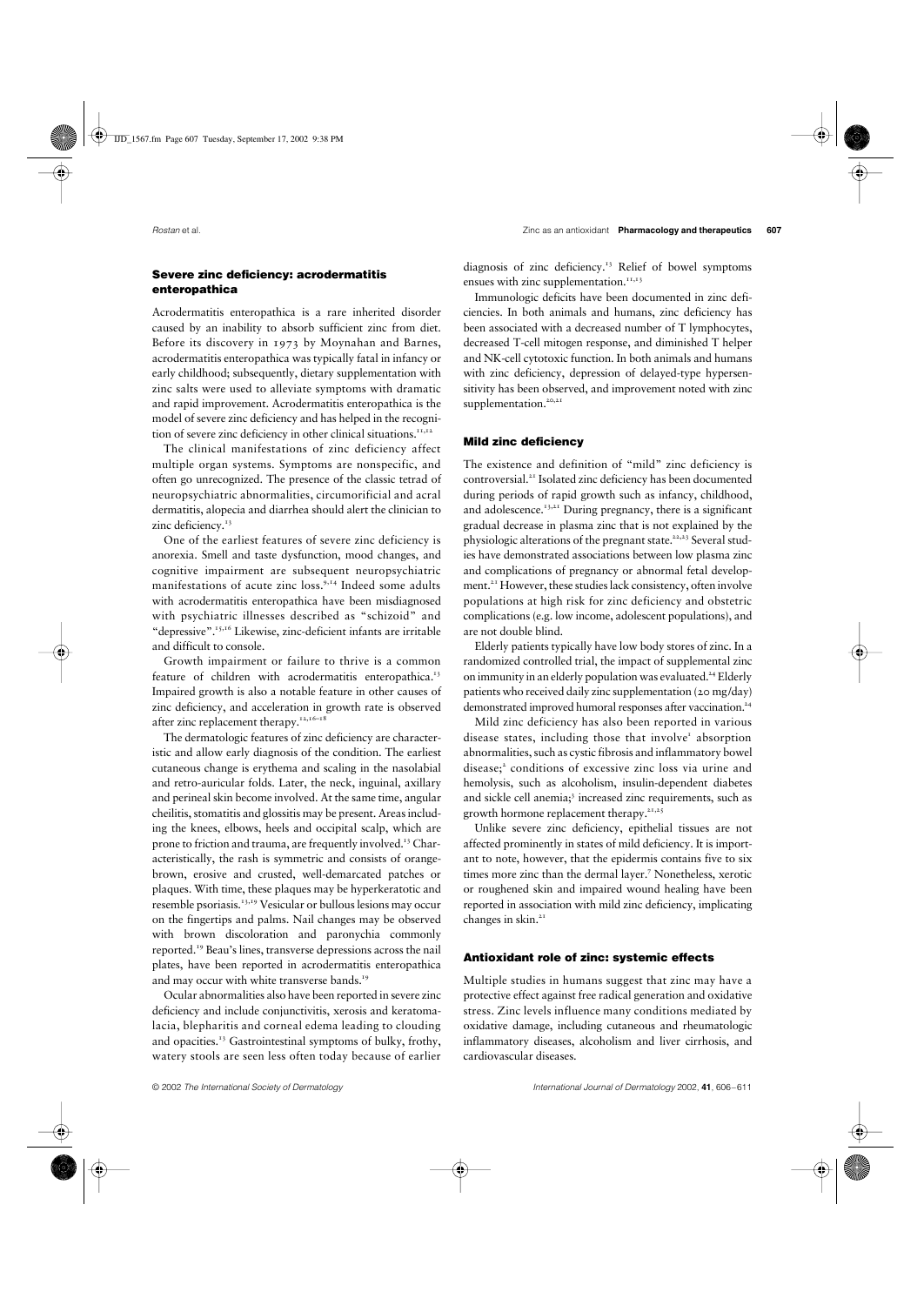Reactive oxygen species are a major cause of tissue injury in inflammatory conditions. Evidence supports the benefits of zinc in certain inflammatory disorders including rheumatoid arthritis, acne, acne rosacea, and dissecting cellulitis of the scalp. Decreased plasma zinc levels have been reported in rheumatoid arthritis patients when compared with normal controls.26,27 Numerous studies have shown the benefits of either topical or oral zinc in the treatment of acne, possibly through anti-inflammatory effects.<sup>28</sup> High doses of oral zinc therapy have been reported to completely resolve dissecting cellulitis of the scalp in at least one patient.<sup>29</sup>

Free radical injury has been proposed as a cause of liver damage and cirrhosis, with decreased zinc levels and increased oxidized lipid levels observed in many cirrhotic patients.3,30 These findings further support the hypothesis that zinc deficiency is associated with oxidative damage. In rats, zinc has been shown to protect against carbon tetrachlorideinduced liver damage, which is mediated via a free radical pathway.31 Alcohol increases lipid peroxidation, and zinc has been shown to reduce alcohol-induced liver damage in mice.<sup>32</sup> In animal studies, the antioxidant function of zinc has also been shown to prevent toxicity to lung and renal tissue, as well as to platelets, erythrocytes and leukocytes.<sup>33</sup> In rats, the carcinogenic effects of subcutaneous injected cadmium in rat testes were reduced (50%) with subcutaneous zinc administration and almost eliminated (92%) with oral zinc treatment.34 In mice, whole body radiation induces a systemic pro-oxidant effect, the toxicity of which may be prevented by the administration of zinc.<sup>35</sup> Zinc may exert this protective antioxidant effect by stabilizing lipid membranes and preventing lipid peroxidation by free radicals.

Free radical injury also plays a major role in the development of arteriosclerosis, cardiovascular disease, and cancer. In humans, several studies suggest zinc has a role in protecting against oxidative damage. Compared with healthy controls, patients with coronary artery disease exhibited significantly lower plasma zinc levels.<sup>30,36</sup> In a study of 178 elderly Italian patients, those who received zinc supplements (25 mg) had decreased serum lipid peroxides.37 In a large cohort of 10,532 Dutch patients who were followed for 6–9 years, a decrease in the relative risk for cancer and cardiovascular disease was noted in those patients whose serum zinc was in the highest quintile.<sup>5</sup> Another study demonstrated an inverse association between zinc intake and coronary artery disease in rural and urban populations in India. The study showed a positive correlation between lower intake of dietary zinc, lower serum zinc levels and the prevalence of coronary artery disease and diabetes.<sup>36</sup>

Reactive oxygen species have been shown to have a significant role in UV radiation-induced injury. In cultured skin fibroblasts exposed to UVA and UVB, zinc was protective against cytotoxicity and lipid peroxidation.<sup>38-40</sup> When zinc was added to an immortalized human keratinocyte cell line, it decreased both the amount of DNA damage following UVB exposure and also the number of nucleosomes observed, a marker of apoptosis or cell death. Apoptosis, as detected by increased nucleosomes, increased with the addition of a celldiffusible zinc chelator.<sup>41</sup>

In a mouse model of UV immunosuppression, oral zinc supplements reduced the immunosuppression to contact hypersensitivity caused by three minimal erythema doses of UVB light. Immunohistologic studies of skin revealed increased epidermal metallothionein in zinc-supplemented animals. When similar studies were conducted in transgenic mice with null mutations in metallothionein-I and metallothionein-II genes, significantly more UV immunosuppression was demonstrated, and this effect was not altered by zinc supplements. These studies were compatible with the hypothesis that zinc induction of metallothionein in skin is protective against UV immunosuppression.<sup>2,42</sup>

## **Antioxidant role of zinc: topical effects**

Topical zinc ions traverse skin and can be found in dermis and blood.43,44 A recent study demonstrated zinc concentrations in skin could be increased eightfold by topical application of  $ZnSO<sub>4</sub>$ . A concentration of 3% was optimal. Topical zinc sulfate induced mRNA for metallothionein.<sup>45</sup> Zinc oxide is extremely insoluble and would not be expected to be similarly active. Topical application of  $1\%$  ZnCl<sub>2</sub> has been shown to protect mouse skin against UVA- and UVB-induced sunburn cell formation.46 Percutaneous absorption of zinc salt was demonstrated by increased zinc concentrations in skin. Topical application of zinc ions has been shown to induce metallothionein, which may account for its photoprotective effect.<sup>47</sup> Induction of metallothionein by subcutaneous injection of CdCl<sub>2</sub>, an inducer of metallothionein similar to zinc ion, protected skin from UVB-induced injury, measured by sunburn cells.<sup>48</sup>

## **Mechanism of action theories**

The mechanism of action for zinc's antioxidant effects is unknown. However, two options are suggested: redox stable  $Zn^{++}$  may replace redox reactive metals such as iron and copper at critical cellular or extracellular sites, and/or Zn<sup>++</sup> may induce metallothionein synthesis, forming a zinc-thiolate moiety that functions as a preferred sacrificial site for oxidant attacks, preserving skin and its components. Figure 1 outlines these two options.

In the first theorized mechanism, zinc demonstrates sitespecific antioxidant effects when binding to cell membranes and some proteins by competing with and displacing redoxactive metals, such as iron and copper.48 Iron and copper are able to transfer electrons and produce reactive oxygen species including  $HO \cdot$  and  $O_z$ . Zinc, on the other hand, has a single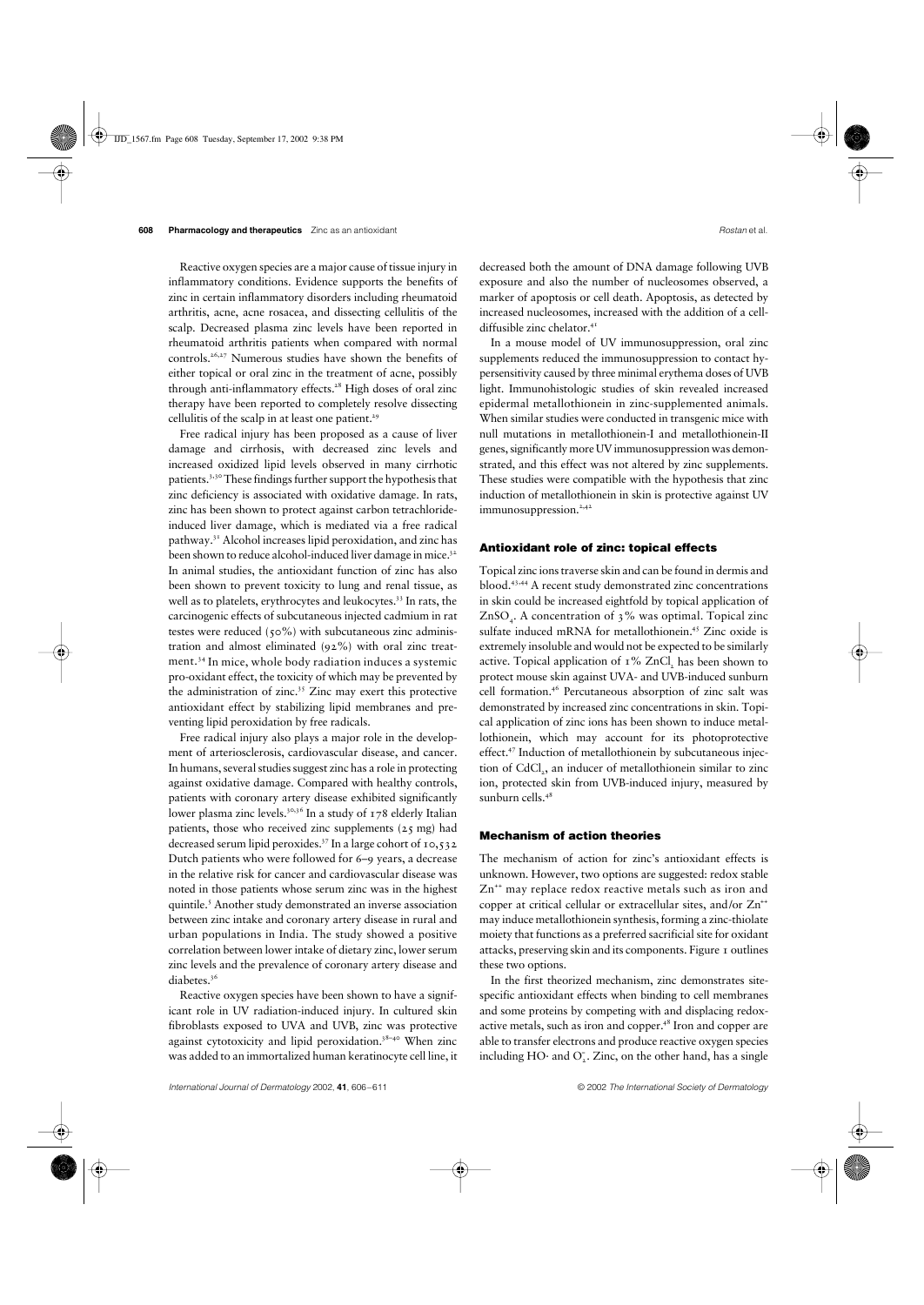#### Mechanism 1:

Replacement of redox reactive metals  $Fe^{++}$  and  $Cu^{+}$  by redox nonreactive  $Zn^{+}$ 

Example is given for Fe<sup>++</sup> but similar reactions occur with Cu<sup>+</sup>. Although free Fe<sup>++</sup> and  $Cu<sup>+</sup>$  are unusual in vivo (i.e., they are bound strongly by binding proteins), they can be present in ligand binding to DNA or cell membranes. In the presence of  $H_2O_2$  (which can be produced directly by oxidases or through the dismutation of superoxide generated by ultraviolet radiation or inflammation), the highly destructive hydroxyl radical HO· may be produced resulting in structural damage or DNA mutation.<sup>55</sup>

 $Fe^{++}$ - ligand +  $H_2O_2 \rightarrow Fe^{+++}$ -ligand + OH<sup>-</sup> + HO-

When  $\mathbf{Zn}^{++}$  replaces  $\mathbf{Fe}^{++}$  in the ligand, the destructive reaction is precluded. Moreover, the resultant free Fe<sup>++</sup> can then be captured by protective binding proteins ferritin in the intracellular space and transferrin in the extracellular compartment.

 $Fe^{++}$ - ligand + Zn<sup>++</sup>  $\rightarrow$  Zn<sup>++</sup>-ligand + Fe<sup>++</sup>

 $Fe^{++}$  + ferritin, transferrin  $\rightarrow$  Fe-ferritin, -transferrin

#### Mechanism 2:

Zn<sup>++</sup> induces the synthesis of metallothionein, a sulfhydryl rich family of proteins

The zinc-thiolate moiety resulting from the binding of zinc to metallothionein appears to be a preferential target of oxidant injury.<sup>56,57</sup> Zinc-metallothionein may function as a preferred sacrificial substrate for oxidant attacks providing protection for cells and surrounding tissues.

**Figure 1** Proposed mechanism of action theories for the antioxidant role of zinc

ionization state at physiologic pH and is redox stable.<sup>50</sup> Zinc competes with iron and copper for binding ligands and thus may decrease free radical production at the ligand-binding site.<sup>33</sup> Iron and copper are inactivated by binding specific proteins when displaced from ligand binding; iron is bound by ferritin or transferrin, and copper is bound by copper chaperone protein or ceruloplasmin.<sup>49</sup>

In the other theorized mechanism, the protective effect of zinc in photo-oxidative stress may be related to zinc's induction of and binding to metallothionein. Metallothionein is a family of at least 16 low molecular weight proteins (6000– 10,000 Da) with high cysteine content (approximately  $I/3$ ).<sup>51</sup> Heavy metals, IL-1, EGF, interferon, glucocorticoid, and ionizing radiation induce its expression.<sup>48,52,53</sup> Metallothionein has a demonstrated role in heavy metal detoxification, zinc and copper homeostasis, and as a free radical scavenger.<sup>54</sup> Ultraviolet B radiation has been shown to induce metallothionein synthesis in epidermis, apparently as a protective mechanism against further free radical attacks.<sup>53</sup>

# **Conclusion**

Zinc is essential for human development and function. It provides conformational stability to numerous metalloenzymes. Zinc deficiency is associated with oxidative damage in numerous diseases, including cancer, cirrhosis, coronary artery disease, diabetes and some skin disorders. Studies of zinc deficiency have elucidated broad clinical ramifications.

Zinc protects against UV radiation, enhances wound healing, contributes to immune and neuropsychiatric functions, and decreases the relative risk of cancer and cardiovascular disease. Abundant evidence demonstrates the antioxidant role for zinc. Topical zinc, in the form of divalent zinc ions, has been reported to provide antioxidant photoprotection for skin. Two antioxidant mechanisms have been proposed for zinc. Zinc may replace redox active molecules, such as iron and copper, at critical sites in cell membranes and proteins. Alternatively, zinc may induce the synthesis of metallothionein, sulfhydryl-rich proteins that protect against free radicals. No matter how they work, topical zinc ions may provide an important and helpful antioxidant defense for skin.

## **References**

- 1 Henzel JH, DeWeese MS, Lichti EL. Zinc concentrations within healing wounds. Significance of postoperative zincuria on availability and requirements during tissue repair. *Arch Surg* 1970; **100**: 349–357.
- 2 Reeve VE, Nishimura N, Bosnic M, *et al.* Dietary zinc, photoimmunosuppression and metallothionein (MT). In: Klaassen C, ed. *Metallothionein IV*. Verlag Basel, Switzerland: Birkhauser, 1999: 445–449.
- 3 Vallee BL, Falchuk KH. The biochemical basis of zinc physiology. *Physiol Rev* 1993; **73**: 79–118.
- 4 Coleman JE. Zinc proteins: enzymes, storage proteins, transcription factors, and replication proteins. *Annu Rev Biochem* 1992; **61**: 897–946.
- 5 Kok FJ, Van DM, Hofman A, Van DB, *et al.* Serum copper and zinc and the risk of death from cancer and cardiovascular disease. *Am J Epidemiol* 1988; **128**: 352–359.
- 6 National Research Council. Zinc. In: National Research Council, eds. *Recommended Dietary Allowances.* Washington, D.C.: National Academy of Sciences, 1980: 144–147.
- 7 Neldner KH. Acrodermatitis enteropathica and other zincdeficiency disorders. In: Fitzpatrick, TB, ed. *Dermatology in General Medicine*. New York: McGraw-Hill 1987, 1613– 1618.
- 8 Prasad AS, Oberleas D. Thymidine kinase activity and incorporation of thymidine into DNA in zinc-deficient tissue. *J Lab Clin Med* 1974; **83**: 634–639.
- 9 Kay RG, Tasman-Jones C, Pybus J, *et al.* A syndrome of acute zinc deficiency during total parenteral alimentation in man. *Ann Surg* 1976; **183**: 331–340.
- 10 Barceloux DG. Zinc. *J Toxicol Clin Toxicol* 1999; **37**: 279–292.
- 11 Moynahan EJ, Barnes PM. Zinc deficiency and a synthetic diet for lactose intolerance. *Lancet* 1973; **1**: 676–677.
- 12 Moynahan EJ. Acrodermatitis enteropathica: a lethal inherited human zinc-deficiency disorder. [Letter.] *Lancet* 1974; **2**: 399–400.
- 13 Aggett PJ. Severe zinc deficiency. In: Mills C, ed. *Zinc in Human Biology*. London: Springer-Verlag, 1989: 259– 279.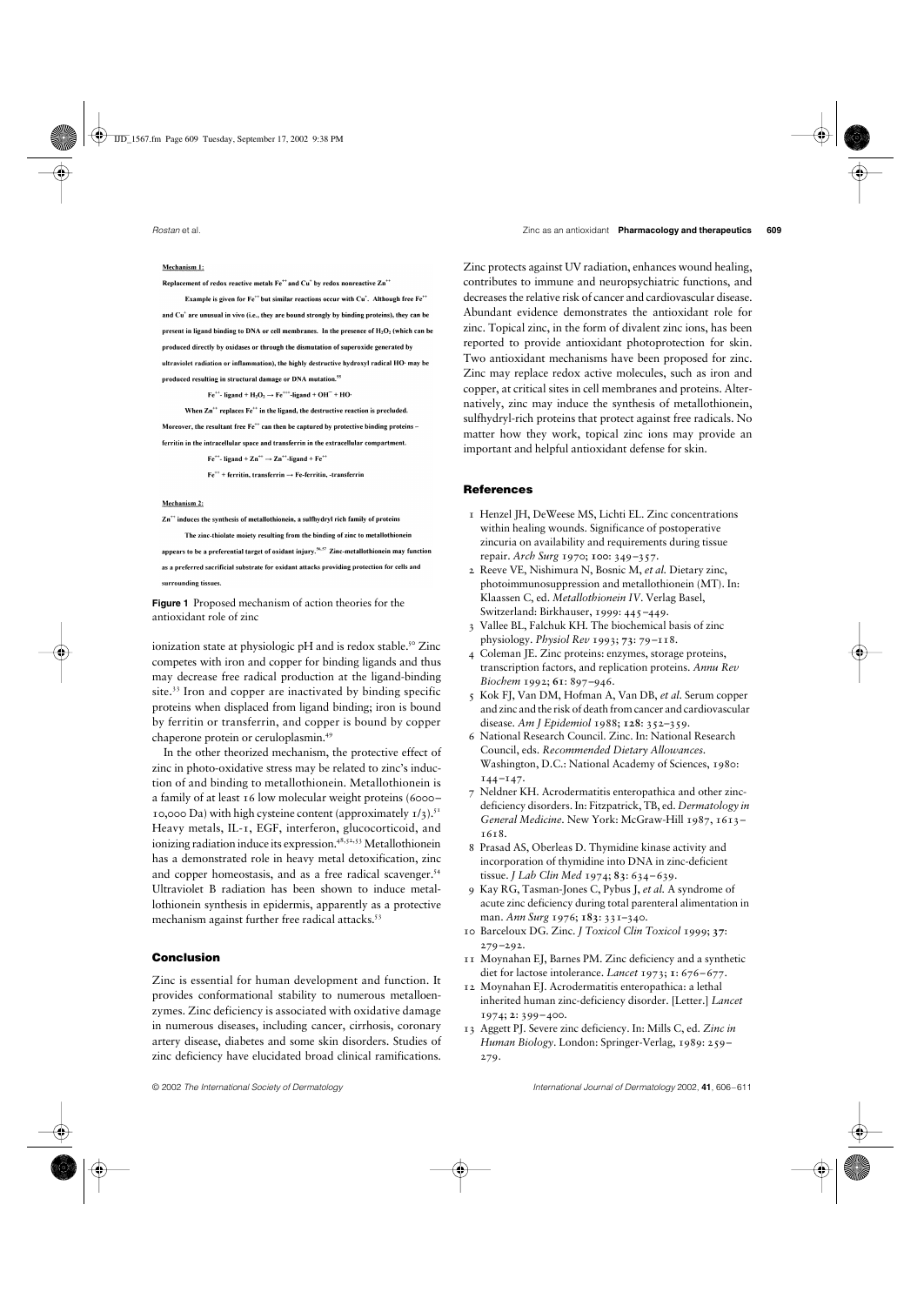- 14 Henkin RI, Patten BM, Re PK, Bronzert DA. A syndrome of acute zinc loss. Cerebellar dysfunction, mental changes, anorexia, and taste and smell dysfunction. *Arch Neurol* 1975; **32**: 745–751.
- 15 Olholm-Larsen P. Untreated acrodermatitis enteropathica in adults. *Dermatologica* 1978; **156**: 155–166.
- 16 Graves K, Kestenbaum T, Kalivas J. Hereditary acrodermatitis enteropathica in an adult. *Arch Dermatol* 1980; **116**: 562–564.
- 17 Golden MH, Golden BE. Effect of zinc supplementation on the dietary intake, rate of weight gain, and energy cost of tissue deposition in children recovering from severe malnutrition. *Am J Clin Nutr* 1981; **34**: 900–908.
- 18 Wolman SL, Anderson GH, Marliss EB, Jeejeebhoy KN. Zinc in total parenteral nutrition: requirements and metabolic effects. *Gastroenterology* 1979; **76**: 458–467.
- 19 Black MM, Gawkrodger DJ, Seymour CA, Weismann K. Metabolic and nutritional disorders. In: Champion RH, Burton JL, Ebling FJG, eds. *Rook/Wilkinson/Ebling Textbook of Dermatology.* Oxford/Boston: Blackwell Scientific Publications, 1992: 2295-2381.
- 20 Fraker PJ, Gershwin ME, Good RA, Prasad A. Interrelationships between zinc and immune function. *Fed Proc* 1986; **45**: 1474–1479.
- 21 Hambidge KM. Mild zinc deficiency in human subjects. In: Mills C, ed. *Zinc in Human Biology*. London: Springer-Verlag, 1989: 280–295.
- 22 Hambidge KM, Krebs NF, Jacobs MA, *et al.* Zinc nutritional status during pregnancy: a longitudinal study. *Am J Clin Nutr* 1983; **37**: 429–442.
- 23 Breskin MW, Worthington-Roberts BS, *et al.* First trimester serum zinc concentrations in human pregnancy. *Am J Clin Nutr* 1983; **38**: 943–953.
- 24 Girodon F, Galan P, Monget AL, *et al.* Impact of trace elements and vitamin supplementation on immunity and infections in institutionalized elderly patients: a randomized controlled trial MIN VIT AOX geriatric network. *Arch Intern Med* 1999; **159**: 748–754.
- 25 Prasad AS. Clinical, endocrinological and biochemical effects of zinc deficiency. *Clin Endocrinol Metab* 1985; **14**: 567–589.
- 26 Grennan DM, Knudson JM, Dunckley J, *et al.* Serum copper and zinc in rheumatoid arthritis and osteoarthritis. *N Z Med J* 1980; **91**: 47–50.
- 27 Kennedy AC, Bessent RG, Reynolds PM. Effect of oral zinc sulphate and penicillamine on zinc metabolism in patients with rheumatoid arthritis. *J Rheumatol* 1980; **7**: 639–644.
- 28 Solomons NW, Ruz M, Castillo-Duran C. Putative therapeutic roles for zinc. In: Mills C, ed. *Zinc in Human Biology*. London: Springer-Verlag, 1989: 297–321.
- 29 Berne B, Venge P, Ohman S. Perifolliculitis capitis abscedens et suffodiens (Hoffman). Complete healing associated with oral zinc therapy. *Arch Dermatol* 1985; **121**: 1028–1030.
- 30 Halsted JA, Smith JJ. Plasma-zinc in health and disease. *Lancet* 1970; **1**: 322–324.
- 31 Chvapil M, Ryan JN, Elias SL, Peng YM. Protective effect of zinc on carbon tetrachloride-induced liver injury in rats. *Exp Mol Pathol* 1973; **19**: 186–196.
- 32 Floersheim GL. Protection against acute ethanol toxicity in mice by zinc aspartate, glycols, levulose and pyritinol. *Agents Actions* 1985; **16**: 580–584.
- 33 Bray TM, Bettger WJ. The physiological role of zinc as an antioxidant. *Free Rad Biol Med* 1990; **8**: 281–291.
- 34 Waalkes MP, Rehm S, Riggs CW, *et al.* Cadmium carcinogenesis in male Wistar [Crl: (WI) BR] rats: dose– response analysis of effects of zinc on tumor induction in the prostate, in the testes, and at the injection site. *Cancer Res* 1989; **49**: 4282–4288.
- 35 Floersheim GL, Floersheim P. Protection against ionising radiation and synergism with thiols by zinc aspartate. *Br J Radiol* 1986; **59**: 597–602.
- 36 Singh RB, Niaz MA, Rastogi SS, *et al.* Current zinc intake and risk of diabetes and coronary artery disease and factors associated with insulin resistance in rural and urban populations of North India. *J Am Coll Nutr* 1998; **17**: 564–570.
- 37 Fortes C, Agabiti N, Fano V, *et al.* Zinc supplementation and plasma lipid peroxides in an elderly population. *Eur J Clin Nutr* 1997; **51**: 97–101.
- 38 Leccia MT, Richard MJ, Beani JC, *et al.* Protective effect of selenium and zinc on UV-A damage in human skin fibroblasts. *Photochem Photobiol* 1993; **58**: 548–553.
- 39 Richard MJ, Guiraud P, Leccia MT, *et al.* Effect of zinc supplementation on resistance of cultured human skin fibroblasts toward oxidant stress. *Biol Trace Elem Res* 1993; **37**: 187–199.
- 40 Leccia MT, Richard MJ, Favier A, Beani JC. Zinc protects against ultraviolet A1-induced DNA damage and apoptosis in cultured human fibroblasts. *Biol Trace Elem Res* 1999; **69**: 177–190.
- 41 Parat MO, Richard MJ, Pollet S, *et al.* Zinc and DNA fragmentation in keratinocyte apoptosis: its inhibitory effect in UVB irradiated cells. *J Photochem Photobiol B – Biology* 1997; **37**: 101–106.
- 42 Hanada K, Sawamura D, Hashimoto I, *et al.* Epidermal proliferation of the skin in metallothionein-null mice. *J Invest Dermatol* 1998; **110**: 259–262.
- 43 Hallmans G, Liden S. Penetration of 65Zn through the skin of rats. *Acta Derm Venereol* 1979; **59**: 105–112.
- 44 Wormser U, BenZakine S. Increased levels of hepatic and renal metallothionein in the rat and guinea pig after percutaneous application of zinc chloride. *Bull Environ Contam Toxicol* 1991; **46**: 249–254.
- 45 Pinnell SR, DeBuys HV, Omar MM *et al.* Zinc Ion: A topical antioxidant for skin, *J Invest Dermatol* 2001; **117**: 699.
- 46 Record IR, Jannes M, Dreosti IE. Protection by zinc against UVA- and UVB-induced cellular and genomic damage in vivo and in vitro. *Biol Trace Elem Res* 1996; **53**: 19–25.
- 47 Morgan AJ, Van Lewis G, d Akkerboom PJ. The effect of zinc in the form of erythromycin-zinc complex (Zineryt lotion) and zinc acetate on metallothionein expression and distribution in hamster skin. *Br J Dermatol* 1993; **129**: 563–570.
- 48 Hanada K, Gange RW, Siebert E, Hasan T. Protective effects of cadmium chloride against UVB injury in mouse skin and